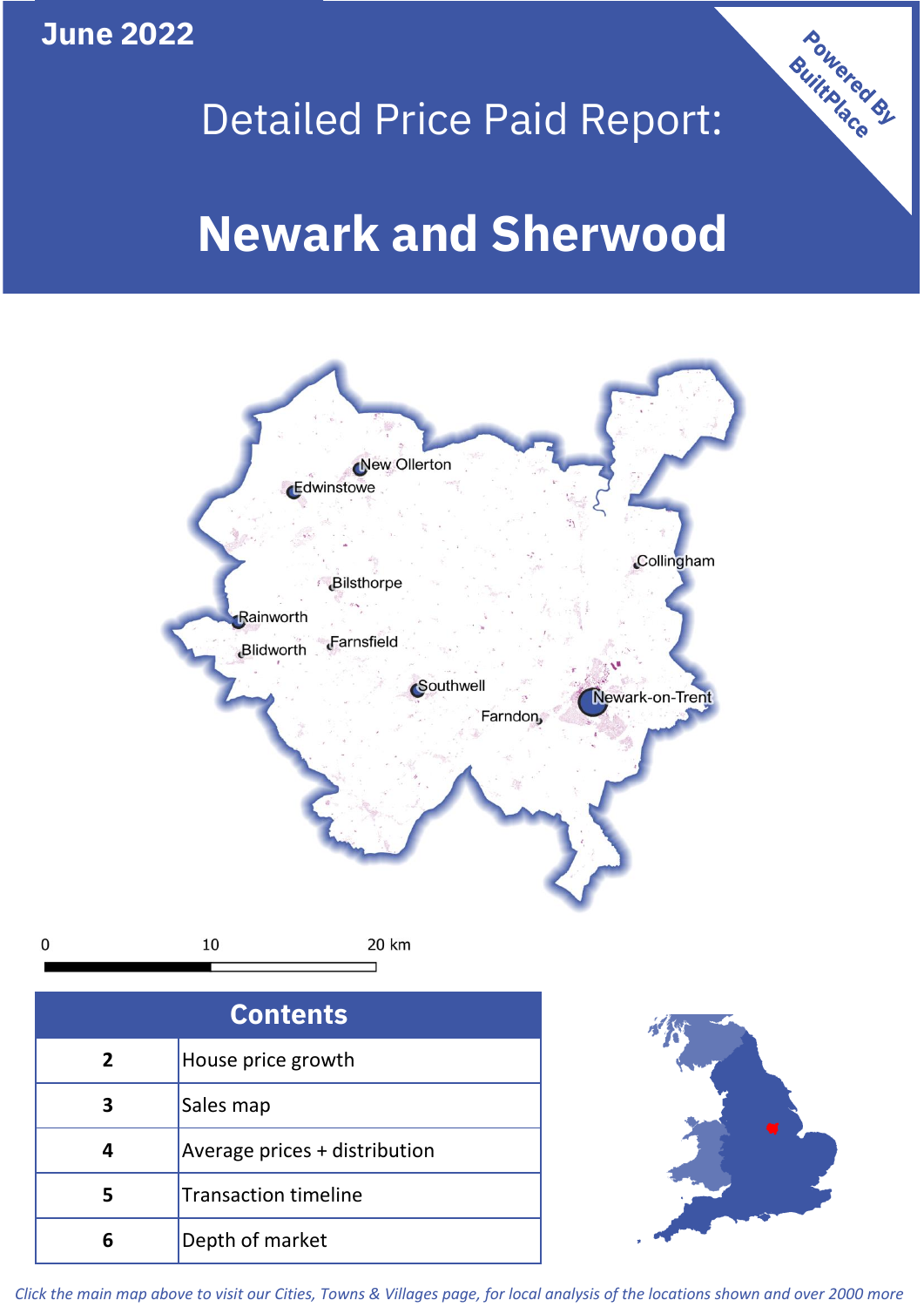## **Headline Data**

|                     | <b>Current level</b> | 3 month  | <b>Annual</b> | 5 year  | 10 year |
|---------------------|----------------------|----------|---------------|---------|---------|
| <b>House prices</b> | £218,123             | 1.2%     | 7.7%          | 32.7%   | 55.5%   |
| <b>Transactions</b> | 2,152                | $-13.7%$ | 5.4%          | $-6.8%$ | 51.9%   |

# **House Price Growth (April 2022 data)**

#### *Annual Change in House Prices*



House prices in Newark and Sherwood grew by 7.7% in the 12 months to April 2022 (based on 3-month smoothed data). By comparison national house prices grew by 10.7% and prices in the East Midlands grew by 11.6% over the same period.

Newark and Sherwood house prices are now 37.9% above their previous peak in 2007, compared to +50.1% for the East Midlands and +52.9% across England.



#### *Year-To-Date Change in House Prices, December to April*

Local prices have grown by 2.0% in 2022 so far, compared to growth of 3.8% over the same period last year.

#### *Source: OS OpenData; UK House Price Index (Contains HM Land Registry data © Crown copyright)*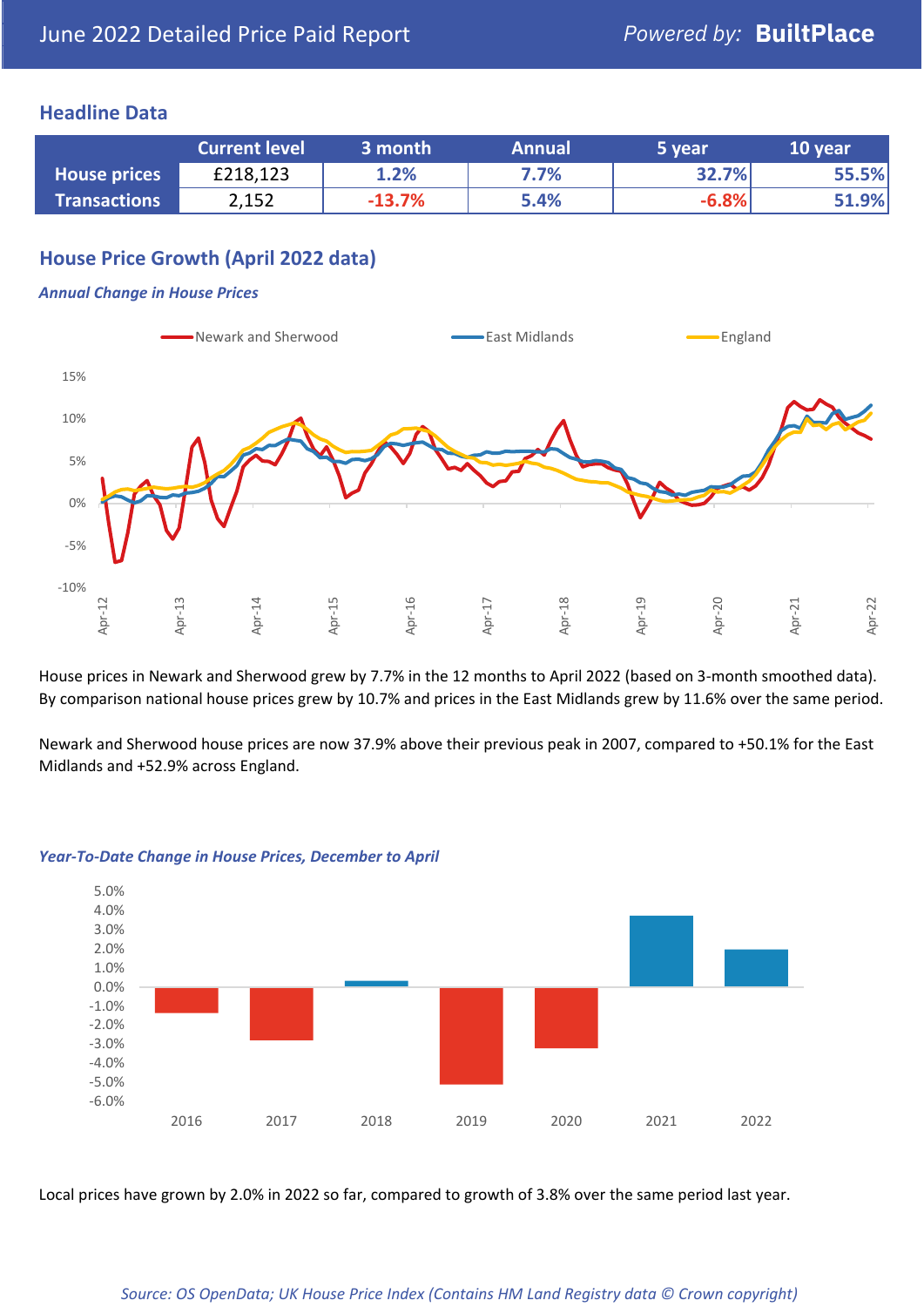# **House Price Map**

*12 months to April 2022*



*Each point is one postcode, coloured by the average value relative to all sales in this local authority (price bands are LA-specific quintiles).*

**Map Key**

| Min      | <b>Max</b> |                            |
|----------|------------|----------------------------|
| Up to    | £137,000   | 1st quintile / lowest 20%  |
| £137,000 | £179,000   | 2nd quintile               |
| £179,000 | £242,000   | 3rd quintile               |
| £242,000 | £337,000   | 4th quintile               |
| £337,000 | and over   | 5th quintile / highest 20% |

*Source: OS OpenData; UK House Price Index (Contains HM Land Registry data © Crown copyright)*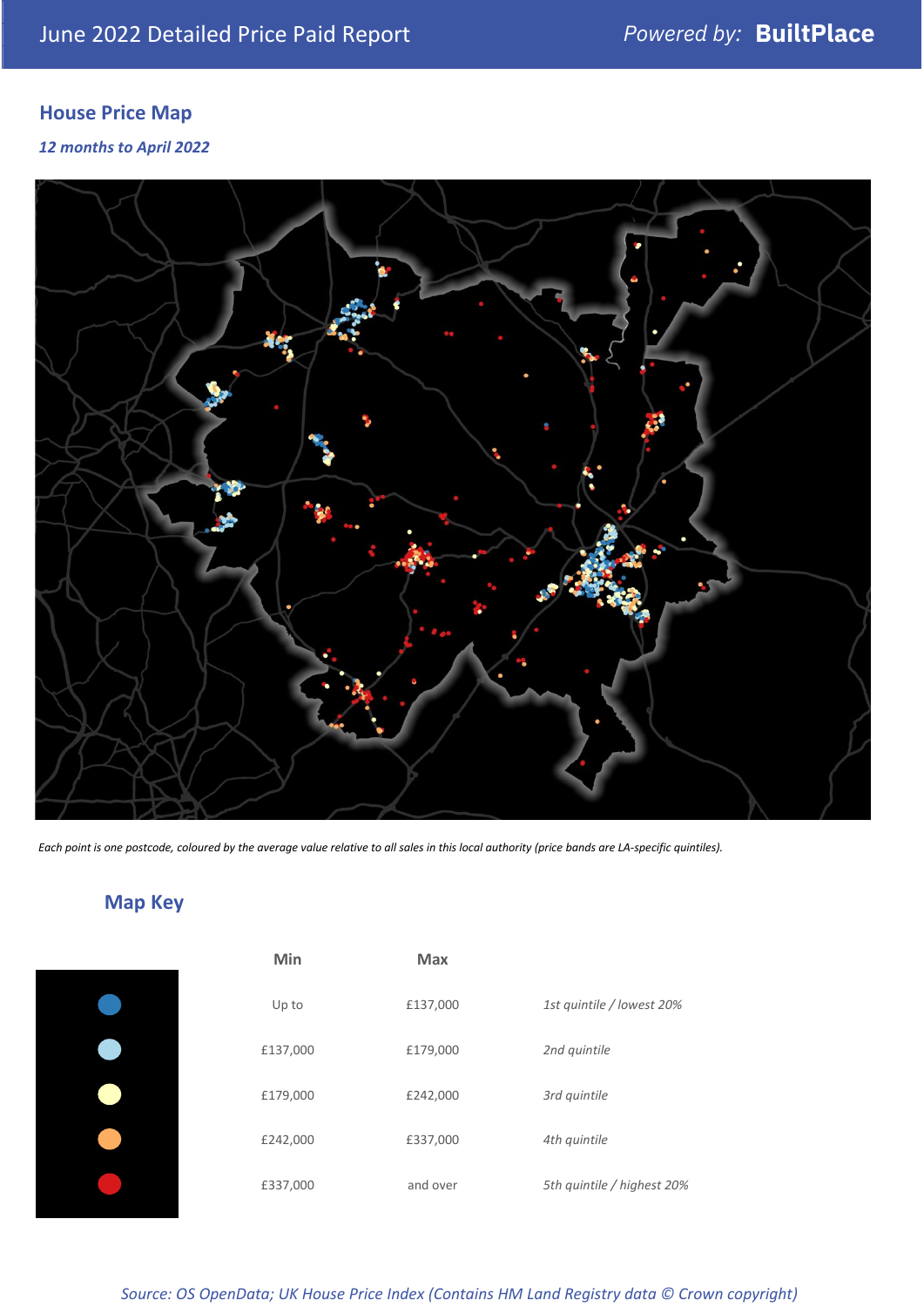# **Average House Price by Property Type**

### *12 months to April 2022*



|                 | <b>New</b> | <b>Second hand</b> |  |  |
|-----------------|------------|--------------------|--|--|
| <b>Flat</b>     | £99,995    | £133,332           |  |  |
| <b>Terraced</b> | £126,172   | £158,279           |  |  |
| Semi-detached   | £214,843   | £188,530           |  |  |
| <b>Detached</b> | £298,172   | £359,338           |  |  |

# **House Price Distribution by Year**

*All properties, by price band and calendar year (2020 = year to date)*

|                    | 1997 | 2002 | 2007 | 2012 | 2017 | 2019 | 2020 |
|--------------------|------|------|------|------|------|------|------|
| <b>Under £100k</b> | 88%  | 58%  | 20%  | 26%  | 14%  | 5%   | 8%   |
| £100-200k          | 11%  | 31%  | 53%  | 50%  | 51%  | 43%  | 47%  |
| E200-300k          | 1%   | 9%   | 16%  | 14%  | 21%  | 26%  | 21%  |
| £300-400k          | 0%   | 2%   | 6%   | 6%   | 7%   | 13%  | 7%   |
| £400-500k          | 0%   | 0%   | 2%   | 3%   | 4%   | 6%   | 10%  |
| <b>£500k-1m</b>    | 0%   | 0%   | 2%   | 1%   | 2%   | 6%   | 7%   |
| £1-2m              | 0%   | 0%   | 0%   | 0%   | 0%   | 1%   | 1%   |
| <b>Over £2m</b>    | 0%   | 0%   | 0%   | 0%   | 0%   | 0%   | 0%   |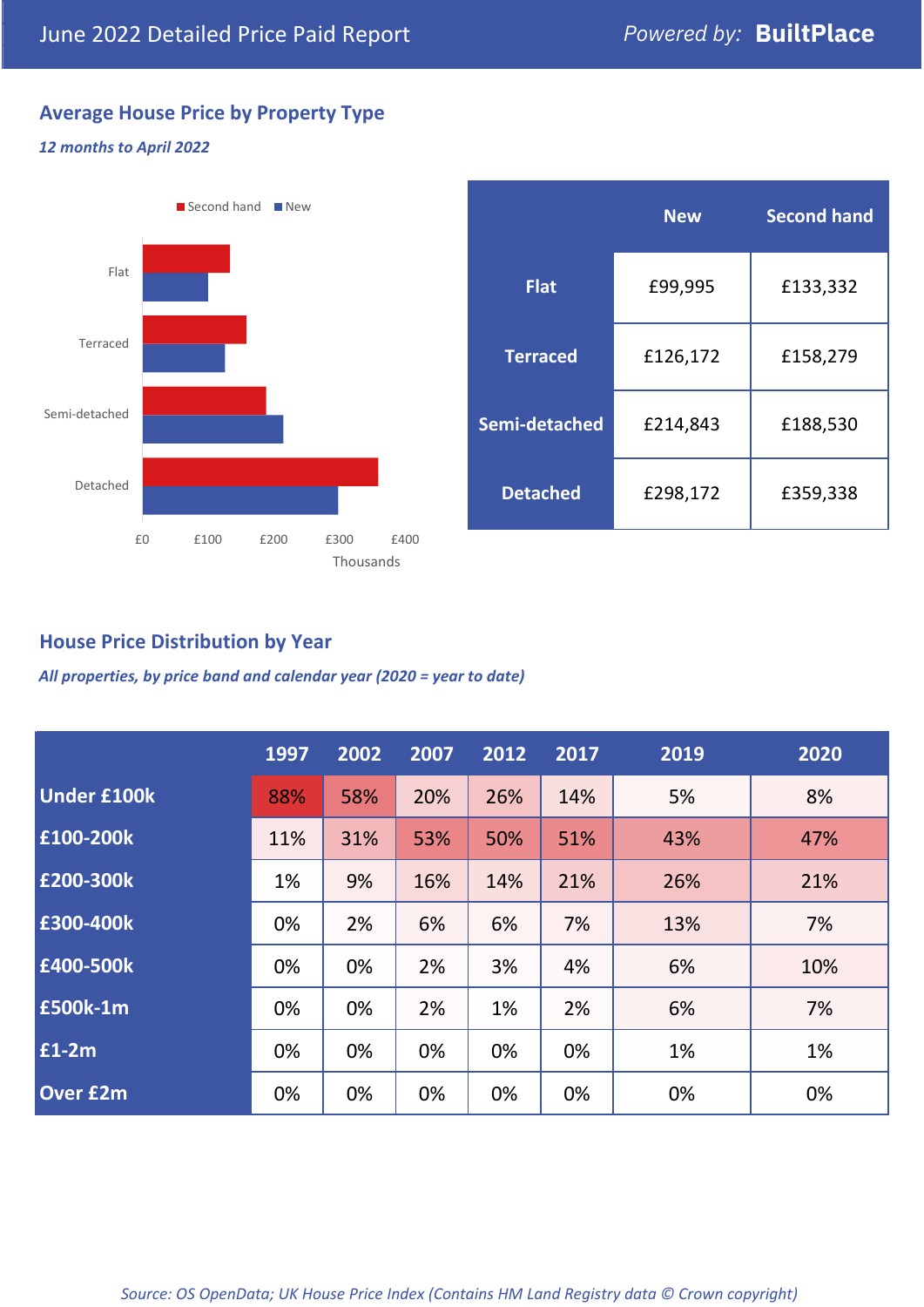# **Transactions (February 2022 data)**

*Annual Transactions, Indexed (2001-05 average = 100)*



There were 2,152 transactions in Newark and Sherwood during the 12 months to February 2022. This is 80% of the average from 2001-05 and suggests activity is below pre-downturn levels.

Transactions in Newark and Sherwood have fallen by 0.6% since 2014, compared to changes of -8.0% for East Midlands and -7.7% for England.



#### *Cash and New Build Sales as % of Total, by Year*

*Note: The data on this page EXCLUDES transactions identified as transfers under a power of sale/repossessions, buy-to-lets (where they can be identified by a mortgage), and transfers to non-private individuals - i.e. it comprises only Land Registry 'A' data.*